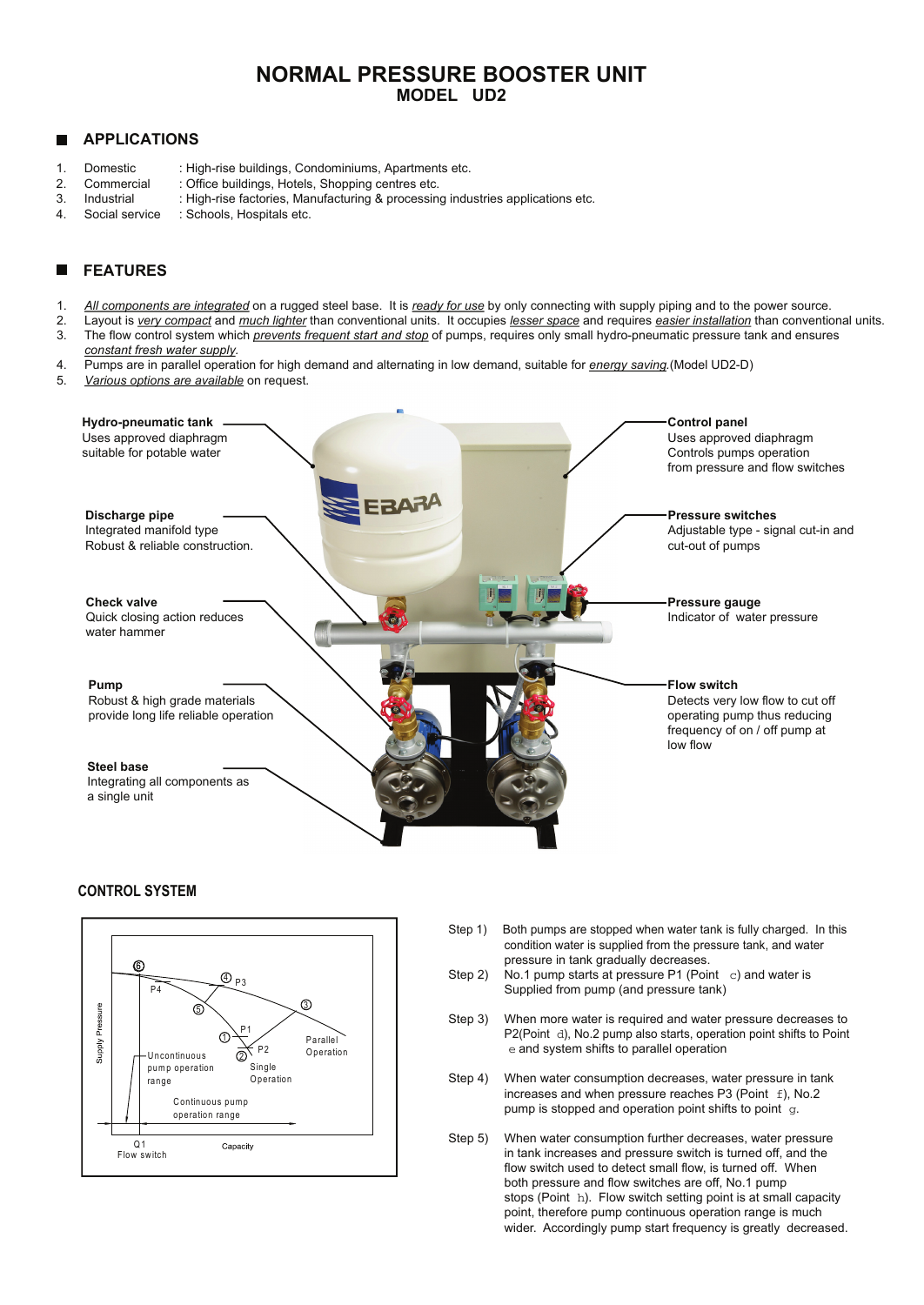# **NORMAL PRESSURE BOOSTER UNIT**

# **MODEL UD2**

# **SPECIFICATIONS**

# **STANDARD**

| Model                      |                 | UD2-S                                                                                                                                    | UD2-D                | $UD2-T$                            |  |  |  |  |
|----------------------------|-----------------|------------------------------------------------------------------------------------------------------------------------------------------|----------------------|------------------------------------|--|--|--|--|
| Liquid handled property    |                 | Fresh water, 0-40 degree C                                                                                                               |                      |                                    |  |  |  |  |
| Installation               |                 | Indoor / Outdoor                                                                                                                         |                      |                                    |  |  |  |  |
| Operation system           | Pump speed      | Constant                                                                                                                                 |                      |                                    |  |  |  |  |
|                            | Control         | Controlled with pressure switch & flow switch*                                                                                           |                      |                                    |  |  |  |  |
| Power source               |                 | AC, Three phase, 50Hz, 380V                                                                                                              |                      |                                    |  |  |  |  |
| Max. working pressure      |                 | 6 to 10 kg/cm <sup>2</sup> G (refer to model)                                                                                            |                      |                                    |  |  |  |  |
| Allowable suction pressure |                 | Min.: -0.3 kg/cm <sup>2</sup> , Max.: Refer to model                                                                                     |                      |                                    |  |  |  |  |
| Pump operation No.         |                 |                                                                                                                                          | 2                    | 3                                  |  |  |  |  |
| Pump model                 |                 | CDX, 2CDX & 3M                                                                                                                           | CMA, CDX, 2CDX & 3M  | CMA, CDX, 2CDX & 3M                |  |  |  |  |
| Control panel              | Starting method | DOL(Up to 5.5kW) or Star-Delta(5.5 to 11kW)                                                                                              |                      |                                    |  |  |  |  |
|                            | Construction    | Dust proof type                                                                                                                          |                      |                                    |  |  |  |  |
|                            | Operation key   | Push button & selector switch type                                                                                                       | Touch panel key type | Push button & selector switch type |  |  |  |  |
| Pressure tank              | Construction    | Air precharged diaphragm type                                                                                                            |                      |                                    |  |  |  |  |
|                            | Capacity        | Refer to model                                                                                                                           |                      |                                    |  |  |  |  |
| Accessories                |                 | Control panel & support, Pressure switch, Flow switch*, Pressure tank<br>Pressure gauge, Common base, Piping & valves, Electrical wiring |                      |                                    |  |  |  |  |

#### **OPTION**

| ımp<br>$\sim$<br>uı | Othe<br>$\sim$<br>dels<br>™este⊾<br>71 I F<br>.<br>.           |
|---------------------|----------------------------------------------------------------|
| ldiin               | requestec<br>' In∩r.<br>$\alpha r$<br>≅a∩it\,<br>--<br>__<br>. |

Note) \* In case of pump model CDX90/10 & CMA, flow switch is not provided.

#### **SELECTION CHART AND MODEL CODE**  $\blacksquare$



Note : Models for pump CMA1.00 & CDX 90/10 are UD2-D and UD2-T (2 Pumps and 3 pumps operation system) only.